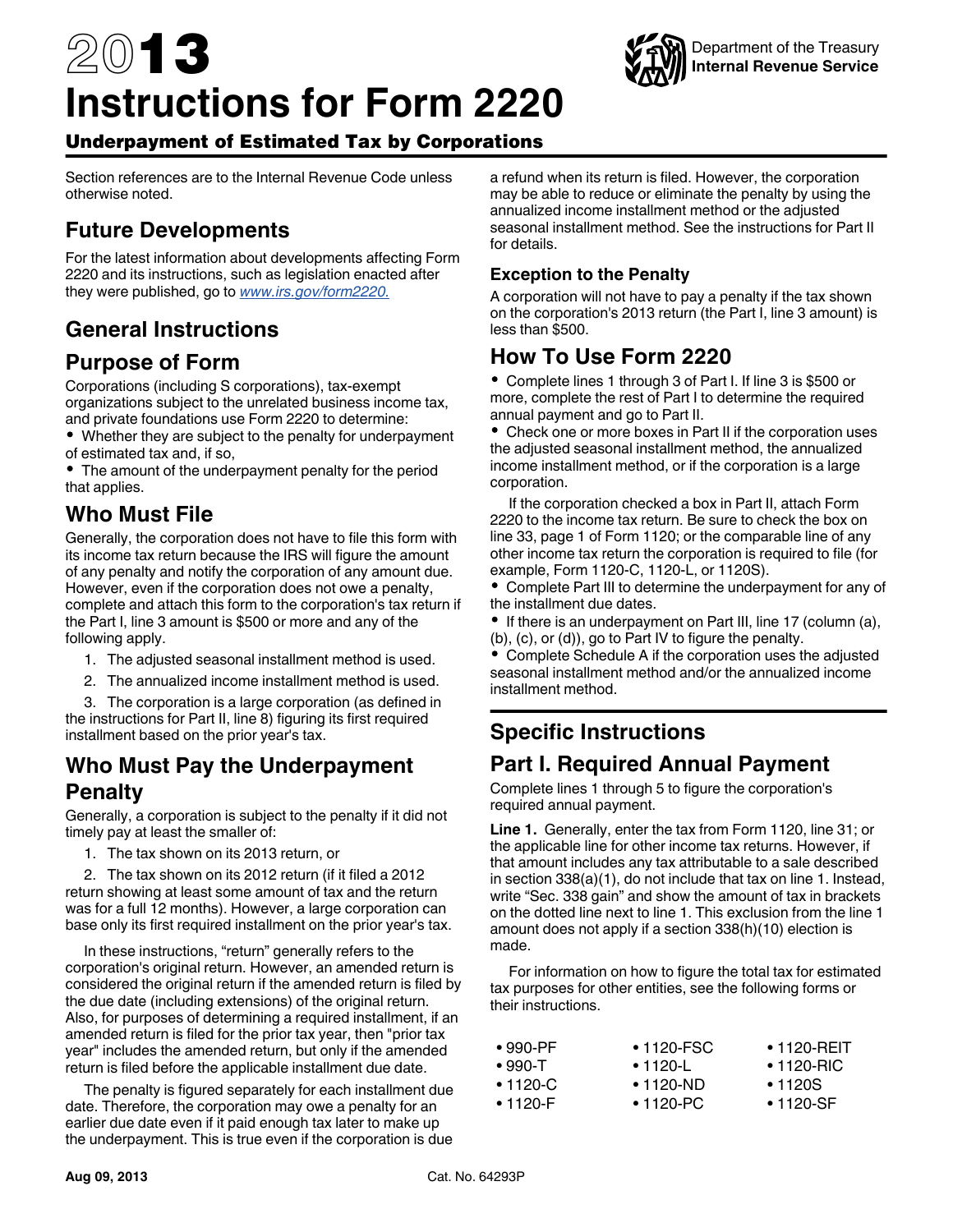**Line 2c.** Enter the amount from Form 1120, Schedule J, Line 19b, or the applicable line for other income tax returns.

**Line 4. All filers (other than S corporations).** Figure the corporation's 2012 tax the same way the amount on line 3 of this form was determined, using the taxes and credits from its 2012 tax return. However, skip line 4 and enter on line 5 the amount from line 3 if either of the following applies.

The corporation did not file a tax return for 2012 that showed a liability for at least some amount of tax.

The corporation had a 2012 tax year of less than 12 months.

*S corporations.* Enter on line 4 the sum of:

1. The total of the investment credit recapture tax and the built-in gains tax shown on the return for the 2013 tax year and

2. Any excess net passive income tax shown on the S corporation's return for the 2012 tax year.

If the 2012 tax year was less than 12 months, skip line 4 and enter on line 5 the amount from line 3.

# **Part II. Reasons for Filing**

**Lines 6 and 7. Adjusted seasonal installment method and/or annualized income installment method.** If the corporation's income varied during the year because, for example, it operated its business on a seasonal basis, it may be able to lower or eliminate the amount of one or more required installments by using the adjusted seasonal installment method and/or the annualized income installment method.

**Example.** A ski shop, which receives most of its income during the winter months, may benefit from using one or both of these methods to figure its required installments. The annualized income installment or adjusted seasonal installment may be less than the required installment under the regular method for one or more due dates. Using one or both of these methods may reduce or eliminate the penalty for those due dates.

Use Schedule A on pages 3 and 4 of Form 2220 to figure one or more required installments. If Schedule A is used for any payment due date, it must be used for all payment due dates. To arrive at the amount of each required installment, Schedule A automatically selects the smallest of:

The adjusted seasonal installment (if applicable),

The annualized income installment (if applicable), or

The regular installment under section 6655(d)(1) (increased by any recapture of a reduction in a required installment under section 6655(e)(1)(B)).

Follow the steps below to determine which parts of the form have to be completed.

• If the corporation is using only the adjusted seasonal installment method, check the box in Part II, line 6, and complete Schedule A, Parts I and III.

• If the corporation is using only the annualized income installment method, check the box on Part II, line 7, and complete Schedule A, Parts II and III.

• If the corporation is using both methods, check the boxes in Part II, lines 6 and 7, and complete all three parts of Schedule A.

**Line 8. Large corporations.** A large corporation is a corporation (other than an S corporation) that had, or whose predecessor had, taxable income (defined below) of \$1

million or more for any of the 3 tax years immediately preceding the 2013 tax year, or if less, the number of years the corporation has been in existence. See Regulations section 1.6655-4.

Taxable income, for this purpose, is modified to exclude net operating loss and capital loss carrybacks and carryovers. Members of a controlled group, as defined in section 1563, must divide the \$1 million amount among themselves under rules similar to those in section 1561.

If the corporation is a large corporation, check the box on Part II, line 8, and, if applicable, check the box(es) on Part II, line 6 and/or line 7. Also, if applicable, complete Parts I, II, and III of Schedule A, as discussed below in the instructions for line 10.

## **Part III. Figuring the Underpayment**

**Line 9.** The corporation is generally required to enter the 15th day of the 4th (Form 990-PF filers use the 5th month), 6th, 9th, and 12th months of its tax year.

**Line 10.** If multiple columns have the same due date, see the instructions for line 9.

*Large corporations.* Large corporations, follow the instructions below.

1. If the box on line 8 (but not line 6 or line 7) is checked and line 3 is smaller than line 4, enter 25% of line 3 in columns (a) through (d) of line 10.

2. If the box on line 8 (but not line 6 or line 7) is checked and line 4 is smaller than line 3, enter 25% of line 4 in column (a) of line 10. In column (b), figure the amount to enter as follows:

a. Subtract line 4 from line 3,

b. Add the result to the amount on line 3, and

c. Multiply the total in item b above by 25%, and enter the result in column (b).

In columns (c) and (d), enter 25% of line 3.

3. If the box on line 8 and the box on line 6 and/or line 7 are checked, follow the instructions in items 1 and 2 above by substituting Schedule A, line 35 for line 10 and complete the rest of Schedule A, Part III.

**Line 11.** Enter the estimated tax payments made by the corporation for its tax year as indicated below. Include any overpayment from the corporation's 2012 tax return that was credited to the corporation's 2013 estimated tax. If an installment is due on a Saturday, Sunday, or legal holiday, payments made on the next day that is not a Saturday, Sunday, or legal holiday are considered made on the due date to the extent the payment is applied against that required installment. If multiple columns have the same due date, see the instructions for line 9.

*Column (a).* Enter payments made by the date on line 9, column (a).

*Columns (b), (c), and (d).* Enter payments made by the date on line 9 for that column and after the date on line 9 of the preceding column.

**Line 17.** If any of the columns in line 17 shows an underpayment, complete Part IV to figure the penalty.

# **Part IV. Figuring the Penalty**

Complete lines 19 through 38 to determine the amount of the penalty. The penalty is figured for the period of underpayment using the underpayment rate determined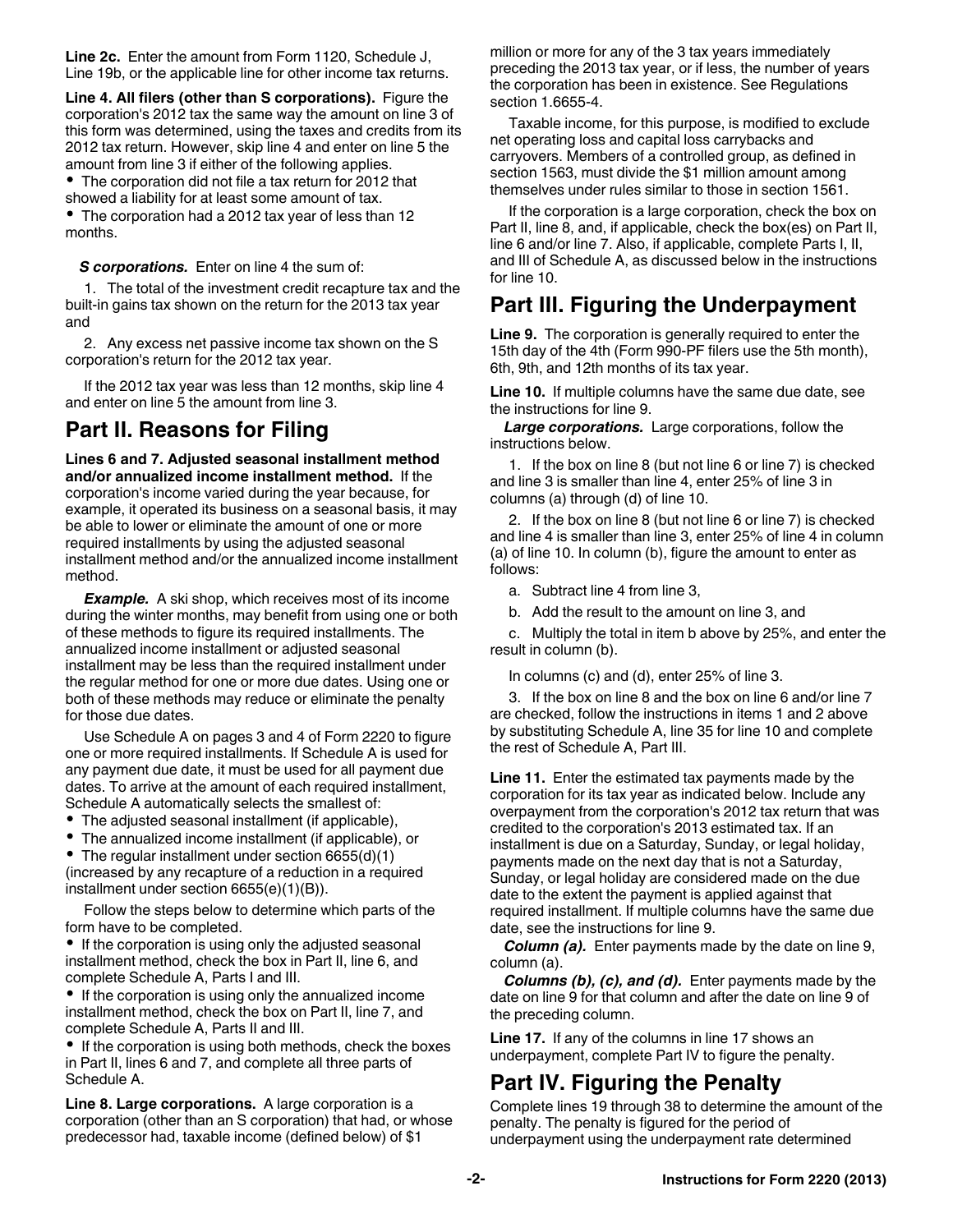under section 6621. The period of underpayment runs from the installment due date to the earlier of the date the underpayment is actually paid or the 15th day of the third month after the close of the tax year. For information on obtaining the interest rate on underpayments, see the footnote on page 2 of Form 2220.

**Line 19.** A payment of estimated tax is applied against unpaid required installments in the order in which installments are required to be paid, regardless of the installment to which the payment pertains.

**Example.** A corporation with a calendar tax year underpaid the April 15 installment by \$1,000. The June 15 installment requires a payment of \$2,500. On June 10, the corporation deposits \$2,500 to cover the June 15 installment. However, \$1,000 of this payment is applied against the April 15 installment. The penalty for the April 15 installment is figured from April 15 to June 10 (56 days). The remaining \$1,500 is applied to the June 15 installment.

If the corporation has made more than one payment for a required installment, attach a separate computation for each payment.

# **Schedule A**

**Extraordinary items.** Generally, under the annualized income installment method, extraordinary items must be taken into account after annualizing the taxable income for the annualization period. Similar rules apply in determining taxable income under the adjusted seasonal installment method. An extraordinary item includes:

- Any item identified in Regulations section
- 1.1502-76(b)(2)(ii)(C)(1), (2),(3),(4), (7) and (8);
- A net operating loss carryover;
- A section 481(a) adjustment; and

Net gain or loss from the disposition of 25% or more of the fair market value of the corporation's business assets during the tax year.

These extraordinary items must be accounted for, in the appropriate annualization period. However, a net operating loss deduction and a section 481(a) adjustment (unless the corporation makes the alternative choice under Regulations section 1.6655-2(f)(3)(ii)(C)) are treated as extraordinary items occurring on the first day of the tax year in which the item is taken into account in determining taxable income.

*De minimis rule.* Extraordinary items identified above that are less than \$1,000,000 (other than a net operating loss carryover or a section 481(a) adjustment) may be annualized using the general rules of Regulations section 1.6655-2(f), or, if the corporation chooses, may be taken into account after annualizing the taxable income for the annualization period.

In Part II of Schedule A, make the appropriate adjustments to annualized taxable income before figuring the estimated tax for each reporting period. Similar adjustments must be made, if applicable, to Part I of Schedule A, if the adjusted seasonal installment method applies. See the instructions for lines 2, 9b, 21, and 23b.

For more information regarding extraordinary items, see Regulations section 1.6655-2(f)(3)(ii) and the examples in Regulations section 1.6655-2(f)(3)(vii).

#### **Part I. Adjusted Seasonal Installment Method**

The corporation can use the adjusted seasonal installment method only if the corporation's base period percentage for any 6 consecutive months of the tax year is 70% or more.

The base period percentage for any period of 6 consecutive months is the average of the 3 percentages figured by dividing the taxable income for the corresponding 6-consecutive-month period in each of the 3 preceding tax years by the total taxable income for each of the 3 preceding tax years, respectively. Figure the base period percentage using the 6-month period in which the corporation normally receives the largest part of its taxable income.

**Example.** An amusement park with a 2013 calendar tax year receives the largest part of its taxable income during the 6-month period from May through October. To compute its base period percentage for this 6-month period in 2013, the amusement park figures its taxable income for each May– October period in 2010, 2011, and 2012. It then divides the taxable income for each May–October period by the total taxable income for that particular tax year. The resulting percentages are: 69% (.69) for May–October 2010, 74% (.74) for May–October 2011, and 67% (.67) for May–October 2012. Because the average of 69%, 74%, and 67% is 70%, the base period percentage for May–October 2013 is 70%. Therefore, the amusement park qualifies for the adjusted seasonal installment method.

**Line 2.** If the corporation has certain extraordinary items, special rules apply. Do not include on line 2 the de minimis items that the corporation chooses to include on line 9b. See *Extraordinary items* earlier.

**Line 9b.** If the corporation has extraordinary items of \$1,000,000 or more, a net operating loss deduction, or a section 481(a) adjustment, special rules apply. Include these amounts on line 9b for the appropriate period. Also include on line 9b the de minimis items that the corporation chooses to exclude from line 2. See *Extraordinary items* earlier.

**Line 15.** Compute the alternative minimum tax (AMT) on Form 4626, Alternative Minimum Tax-Corporations, if applicable. Figure alternative minimum taxable income (AMTI) based on the corporation's income and deductions for the months shown in the column headings directly above line 1. For each column, divide the AMTI by the amount shown on line 8 before subtracting the AMT exemption amount under section 55(d). Enter on line 15, column (d), the AMT determined for column (d). For columns (a) through (c) only, first multiply the AMT determined by the amounts shown in columns (a) through (c) of line 13 and then enter on line 15 the result for each column.

**Line 16.** Enter on line 16 any other taxes the corporation owed for the months shown in each column heading directly above line 1. Include the same taxes used to figure Part I, line 1 of Form 2220, but do not include the personal holding company tax and interest due under the look-back method of section 460(b)(2) for completed long-term contracts or section 167(g)(2) for property depreciated under the income forecast method.

**Line 18.** Enter the credits the corporation is entitled to for the months shown in each column heading above line 1. Enter the same type of credits that are allowed on Form 2220, page 1, lines 1 and 2c.

#### **Part II. Annualized Income Installment Method**

**Line 20. Annualization periods.** Enter on line 20, columns (a) through (d), respectively, the annualization periods for the option shown in the tables below. For example, if the corporation elected Option 1, enter on line 20 the